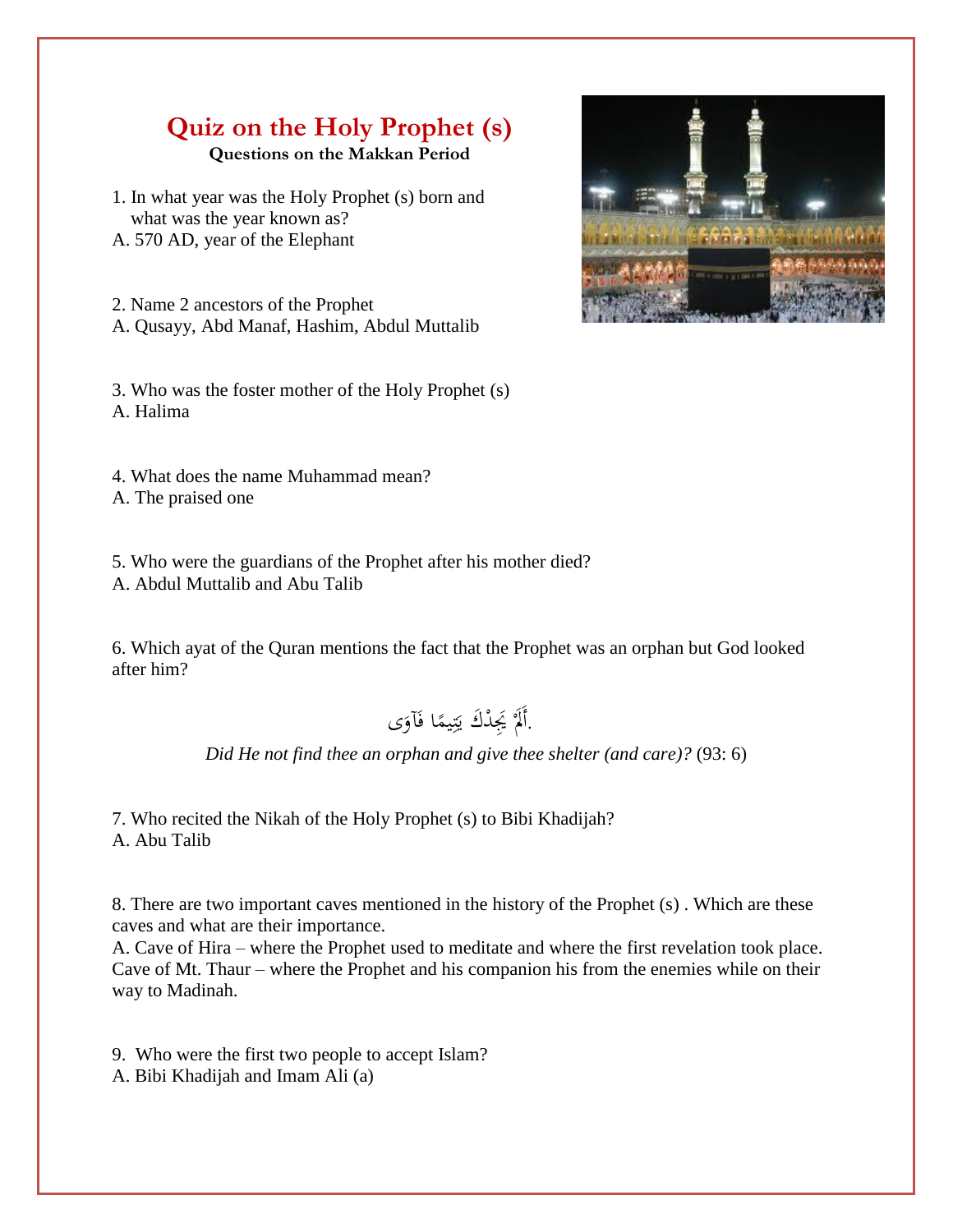10. Name a relative of the Prophet (s) who used to ridicule him in public. What does the Qur'an say about him. A. Abu Lahab. Sura Lahab

11. Where did the Muslims first migrate to, and who was the King there? A. Abyssinia, or present day Ethiopia. King Negus, or Najjashi.

12. What happened at the court of that King when the enemies come to demand that the Muslims return?

A. Jafar bin Abu Talib explained about the similarities between Islam and Christianity and reads about Nabi Isa (a) from Sura Maryam.

13. Who died in the year 620 AD which the Prophet (s) named as Amul Huzn? A. Abu Talib and Bibi Khadijah

14. Who are Atbah and Shibah?

A. Two wealthy people who give refuge to the Prophet (s) after he visited Taif to preach to the people but they attack him.

15. What do you know about the pledge of Aqaba?

A. An agreement between 7 people from Yathrib who accepted Islam and the Holy Prophet (s). They promised to stay away from certain evil deeds and do good deeds. The Prophet (s) sent two teachers back with them to teach the people of Yathrib about Islam.

16. What was the event of Me'raj?

A. In the year 612 AD the Prophet (s) was taken by Jibrael on Buraq to Masjidul Aqsa where he led prayers, and then to the Heavens where he was shown many things.

17. What was the second pledge of Aqaba? A. A group of 75 people from Yathrib pledge their loyalty to the Prophet (s) and invite him to Yathrib.

18. Which two tribes lived in Yathrib? A. The tribes of Aws and Khazraj